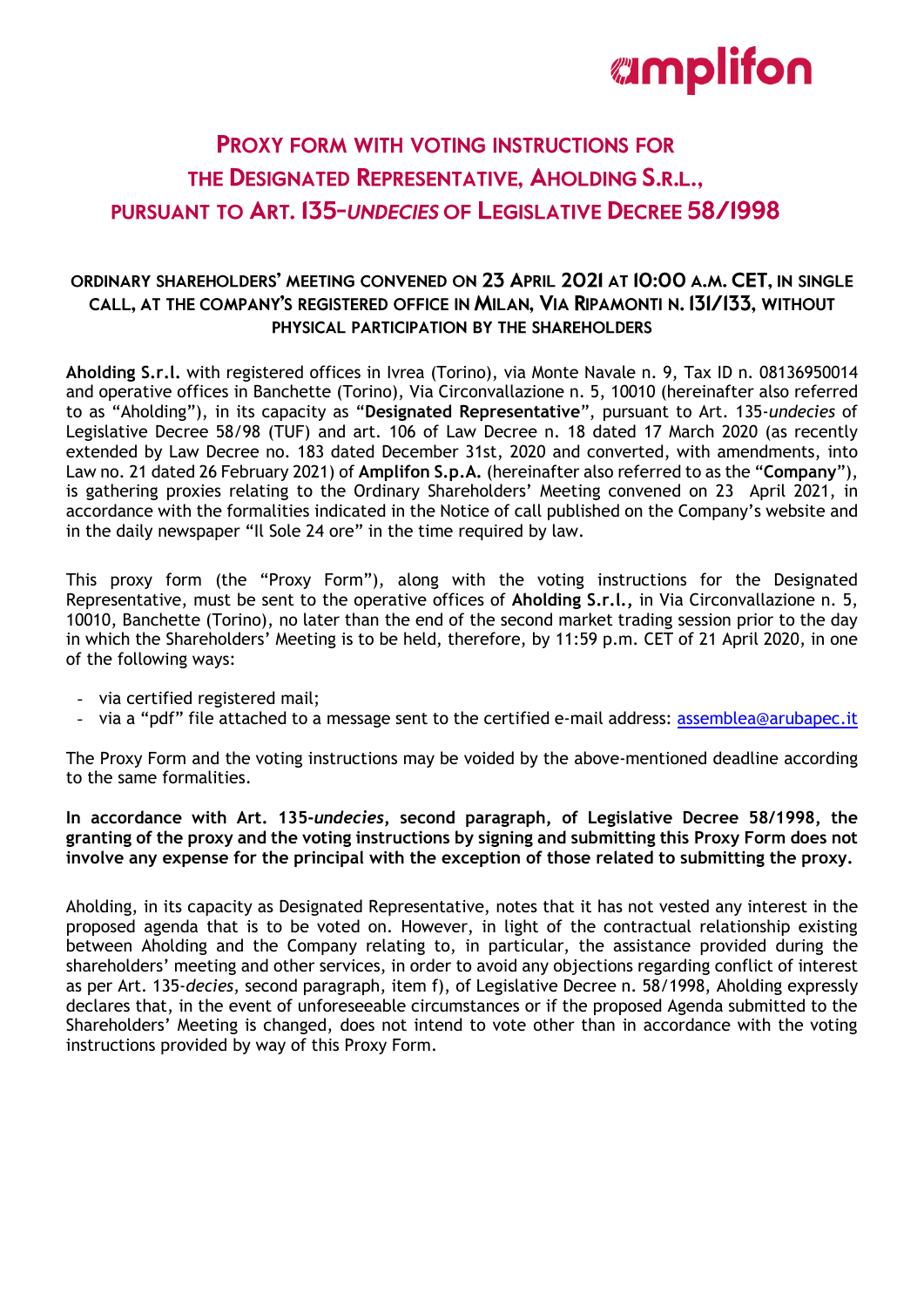## **PROXY FORM**

| (Section to be used to notify the Company through the Designated Representative - please provide the<br>information requested as per the instructions below)                                                                                                                                                                                                                                                                                                   |
|----------------------------------------------------------------------------------------------------------------------------------------------------------------------------------------------------------------------------------------------------------------------------------------------------------------------------------------------------------------------------------------------------------------------------------------------------------------|
|                                                                                                                                                                                                                                                                                                                                                                                                                                                                |
|                                                                                                                                                                                                                                                                                                                                                                                                                                                                |
|                                                                                                                                                                                                                                                                                                                                                                                                                                                                |
|                                                                                                                                                                                                                                                                                                                                                                                                                                                                |
|                                                                                                                                                                                                                                                                                                                                                                                                                                                                |
| holder of voting rights (1)                                                                                                                                                                                                                                                                                                                                                                                                                                    |
| APPOINTS the Designated Representative to attend and vote at the above-mentioned Shareholders'<br>Code ISIN IT0004056880 - Code ISIN IT0005090649 - Code ISIN XXITV0000024 - Code ISIN XXITV0000016                                                                                                                                                                                                                                                            |
|                                                                                                                                                                                                                                                                                                                                                                                                                                                                |
|                                                                                                                                                                                                                                                                                                                                                                                                                                                                |
|                                                                                                                                                                                                                                                                                                                                                                                                                                                                |
| Reference to the certification issued by the intermediary:                                                                                                                                                                                                                                                                                                                                                                                                     |
|                                                                                                                                                                                                                                                                                                                                                                                                                                                                |
|                                                                                                                                                                                                                                                                                                                                                                                                                                                                |
|                                                                                                                                                                                                                                                                                                                                                                                                                                                                |
| DECLARES to be aware that the proxy granted the Designated Representative may contain voting<br>instructions only for some of the items included in the agenda and, in this case, votes will be cast only<br>for the proposals for which voting instructions have been provided.<br>AUTHORIZES Aholding to process his/her personal data for the purposes herein, in accordance with the<br>terms and conditions indicated in the information notice attached. |
| I, the undersigned, (last and first name of the signatory only if different than the owner of the shares)                                                                                                                                                                                                                                                                                                                                                      |
|                                                                                                                                                                                                                                                                                                                                                                                                                                                                |
| hereby sign this Proxy Form in my capacity as                                                                                                                                                                                                                                                                                                                                                                                                                  |
| secured creditor<br>П                                                                                                                                                                                                                                                                                                                                                                                                                                          |
| assignee<br>$\Box$                                                                                                                                                                                                                                                                                                                                                                                                                                             |
| beneficial owner<br>$\Box$                                                                                                                                                                                                                                                                                                                                                                                                                                     |
| custodian                                                                                                                                                                                                                                                                                                                                                                                                                                                      |
| asset manager<br>Ш                                                                                                                                                                                                                                                                                                                                                                                                                                             |
| legal representative or agent with power to sub-delegate<br>П                                                                                                                                                                                                                                                                                                                                                                                                  |
| $\Box$                                                                                                                                                                                                                                                                                                                                                                                                                                                         |
|                                                                                                                                                                                                                                                                                                                                                                                                                                                                |
|                                                                                                                                                                                                                                                                                                                                                                                                                                                                |
|                                                                                                                                                                                                                                                                                                                                                                                                                                                                |
| Specify in what capacity the signatory is signing the Proxy Form and attach:<br>(1)                                                                                                                                                                                                                                                                                                                                                                            |
| a) for individuals, copy of valid form of identification;<br>for corporations, in addition to tho valid document of identification of the person signing in name of and on behalf of the Company or                                                                                                                                                                                                                                                            |

- b) for corporations, in addition to the valid document of identification of the person signing in name of and on behalf of the Company or entity entitled to attend and vote at the Shareholders' Meeting, proof of powers of representation of said party such as, by way of example, a copy of the certificate issued by the Corporate Register, or the equivalent for foreign companies, powers of attorney, minutes from Board of Directors' meetings.
- 2) Indicate the securities account number, the ABI and CAB codes of the intermediary where the securities are deposited or, at any rate, the name of the intermediary as per the securities' account statement.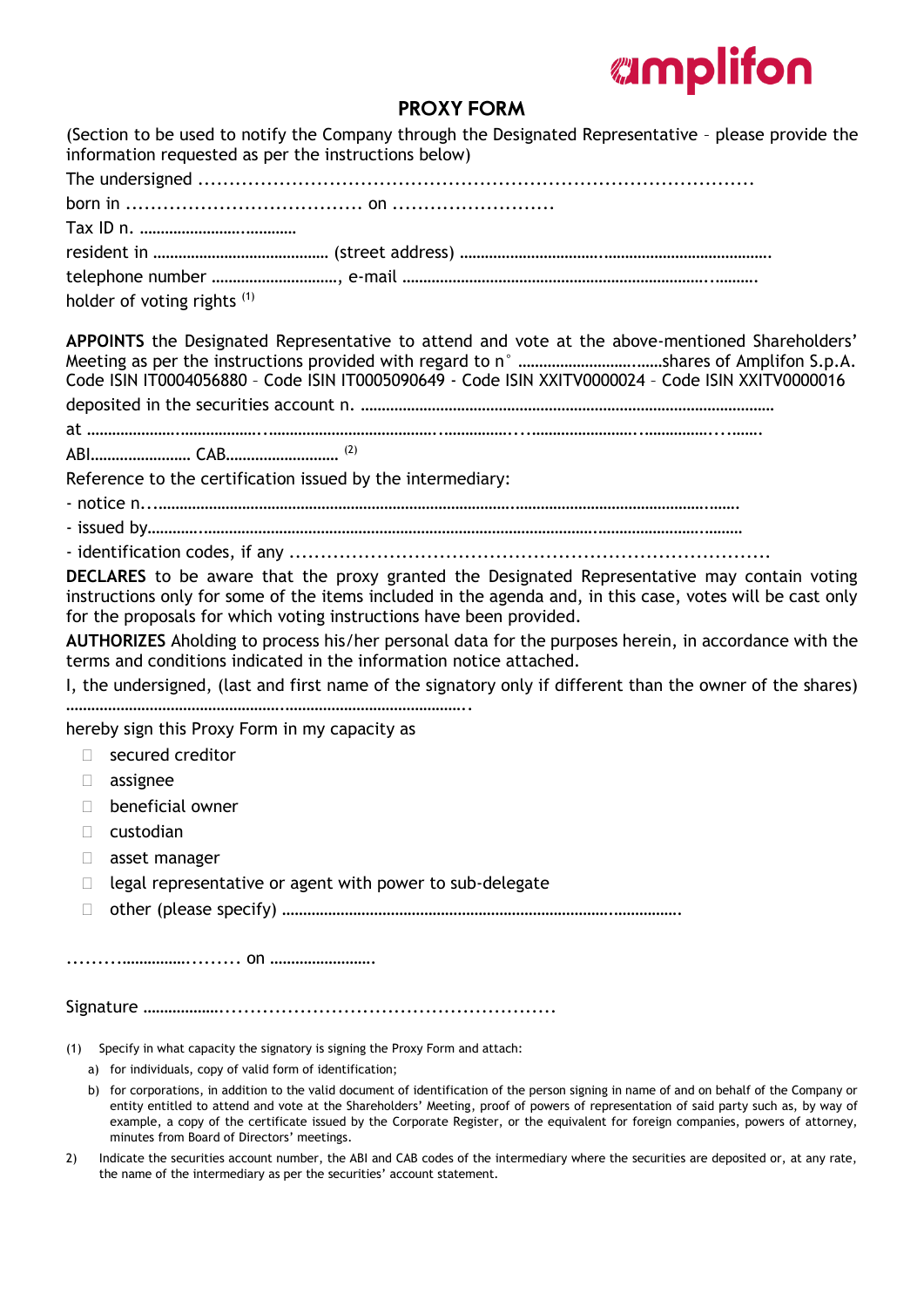

#### **VOTING INSTRUCTIONS**

(Section containing information for the Appointed Representative only, to be forwarded to Aholding S.r.l.)

The undersigned …………………………………………………………………………………………………………………………………………………………………………

hereby appoints the Designated Representative to vote in accordance with the following voting instructions at the ordinary shareholders' meeting of Amplifon S.p.A called on 23 April 2021

### **A) RESOLUTION PROPOSALS**

| <b>AGENDA</b>                                                                                                                                                                                                                                                                                                                                                                      | IN FAVOUR of the proposal<br> | <b>AGAINST</b> | <b>ABSTAIN</b> |
|------------------------------------------------------------------------------------------------------------------------------------------------------------------------------------------------------------------------------------------------------------------------------------------------------------------------------------------------------------------------------------|-------------------------------|----------------|----------------|
|                                                                                                                                                                                                                                                                                                                                                                                    |                               |                |                |
| 1. Financial Statements as at 31 December 2020<br>1.1 Approval of the Financial Statements as at 31 December 2020; reports prepared by the Board of Directors,<br>the Board of Statutory Auditors and the Independent Auditors. Consolidated Financial Statements as at 31<br>December 2020 and Report on Operations. Consolidated Non-Financial Statement as at 31 December 2020. | (cross)                       | (cross)        | (cross)        |
| 1. Financial Statements as at 31 December 2020<br>1.2 Allocation of the earnings for the year.                                                                                                                                                                                                                                                                                     | (cross)                       | (cross)        | (cross)        |
| 2. Directors' remuneration for FY 2021.                                                                                                                                                                                                                                                                                                                                            | (cross)                       | (cross)        | (cross)        |
| 3. Appointment of the members and determination of the remuneration of the Board of Statutory Auditors for the<br>vears 2021/2023<br>3.1 Appointment of the Effective and Alternate Auditors.                                                                                                                                                                                      | (cross)                       | (cross)        | (cross)        |
|                                                                                                                                                                                                                                                                                                                                                                                    | List nr.                      |                |                |
| 3. Appointment of the members and determination of the remuneration of the Board of Statutory Auditors for the<br>vears 2021/2023<br>3.2 Determination of the remuneration.                                                                                                                                                                                                        | (cross)                       | (cross)        | (cross)        |
| 4. Remuneration Report 2021 pursuant to art. 123-ter Legislative Decree 58/98 ("TUF") and art. 84-quater<br><b>Issuers' Requlations</b><br>4.1 Binding resolution on the first section pursuant to art. 123-ter, par. 3-bis of the TUF.                                                                                                                                            | (cross)                       | (cross)        | (cross)        |
| 4. Remuneration Report 2021 pursuant to art. 123-ter Legislative Decree 58/98 ("TUF") and art. 84-quater<br><b>Issuers' Regulations</b><br>4.2 Non-binding resolution on the second section pursuant to art. 123-ter, par. 6 of the TUF.                                                                                                                                           | (cross)                       | (cross)        | (cross)        |
| 5. Approval of a plan for the purchase and disposal of treasury shares pursuant to articles 2357 and 2357-ter<br>of the Italian Civil Code, following revocation of the current plan. Related and consequent resolutions.                                                                                                                                                          | (cross)                       | (cross)        | (cross)        |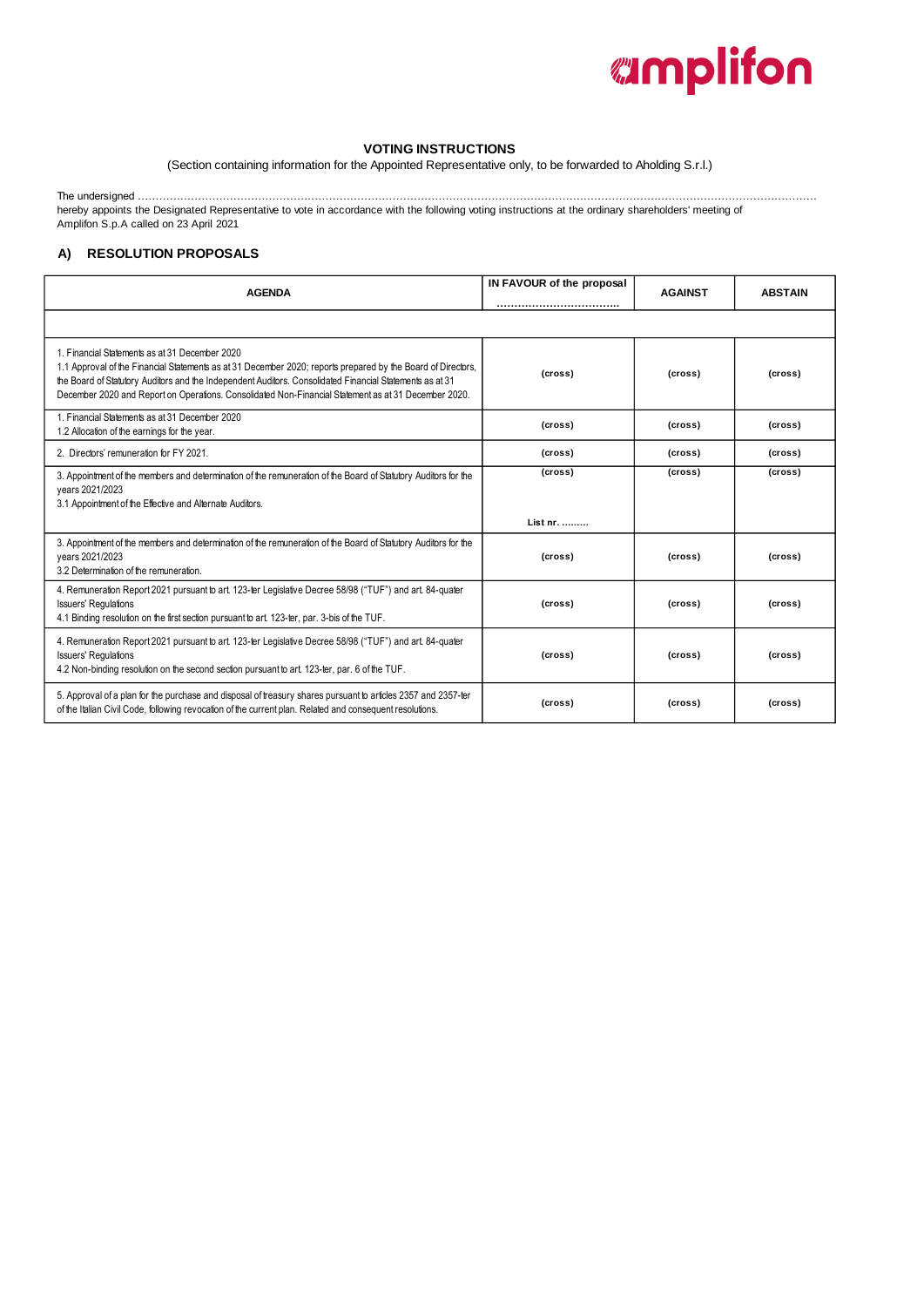#### **B ) UNKNOWN CIRCUMSTANCES**

In the event of circumstances unknown at the time of granting of the proxy (1) the undersigned with reference to:

|                                                                                                                                                                                                                                                                                                                                                                                    | <b>CONFIRM THE</b><br><b>INSTRUCTIONS</b> | <b>REVOKES THE</b><br><b>MODIFIES THE INSTRUCTIONS</b><br><b>INSTRUCTIONS</b><br>$(*)$ |           |         |         |  |  |  |
|------------------------------------------------------------------------------------------------------------------------------------------------------------------------------------------------------------------------------------------------------------------------------------------------------------------------------------------------------------------------------------|-------------------------------------------|----------------------------------------------------------------------------------------|-----------|---------|---------|--|--|--|
|                                                                                                                                                                                                                                                                                                                                                                                    |                                           |                                                                                        | In favour | Against | Abstain |  |  |  |
|                                                                                                                                                                                                                                                                                                                                                                                    |                                           |                                                                                        |           |         |         |  |  |  |
| 1. Financial Statements as at 31 December 2020<br>1.1 Approval of the Financial Statements as at 31 December 2020; reports prepared by the Board of Directors,<br>the Board of Statutory Auditors and the Independent Auditors. Consolidated Financial Statements as at 31<br>December 2020 and Report on Operations. Consolidated Non-Financial Statement as at 31 December 2020. | (cross)                                   | (cross)                                                                                | (cross)   | (cross) | (cross) |  |  |  |
| 1. Financial Statements as at 31 December 2020<br>1.2 Allocation of the earnings for the year.                                                                                                                                                                                                                                                                                     | (cross)                                   | (cross)                                                                                | (cross)   | (cross) | (cross) |  |  |  |
| 2. Directors' remuneration for FY 2021.                                                                                                                                                                                                                                                                                                                                            | (cross)                                   | (cross)                                                                                | (cross)   | (cross) | (cross) |  |  |  |
| 3. Appointment of the members and determination of the remuneration of the Board of Statutory Auditors for the<br>vears 2021/2023<br>3.1 Appointment of the Effective and Alternate Auditors.                                                                                                                                                                                      | (cross)                                   | (cross)                                                                                | (cross)   | (cross) | (cross) |  |  |  |
|                                                                                                                                                                                                                                                                                                                                                                                    | List nr.                                  |                                                                                        |           |         |         |  |  |  |
| 3. Appointment of the members and determination of the remuneration of the Board of Statutory Auditors for the<br>vears 2021/2023<br>3.2 Determination of the remuneration.                                                                                                                                                                                                        | (cross)                                   | (cross)                                                                                | (cross)   | (cross) | (cross) |  |  |  |
| 4. Remuneration Report 2021 pursuant to art. 123-ter Legislative Decree 58/98 ("TUF") and art. 84-quater<br><b>Issuers' Requlations</b><br>4.1 Binding resolution on the first section pursuant to art. 123-ter, par. 3-bis of the TUF.                                                                                                                                            | (cross)                                   | (cross)                                                                                | (cross)   | (cross) | (cross) |  |  |  |
| 4. Remuneration Report 2021 pursuant to art. 123-ter Legislative Decree 58/98 ("TUF") and art. 84-quater<br><b>Issuers' Requlations</b><br>4.2 Non-binding resolution on the second section pursuant to art. 123-ter, par. 6 of the TUF.                                                                                                                                           | (cross)                                   | (cross)                                                                                | (cross)   | (cross) | (cross) |  |  |  |
| 5. Approval of a plan for the purchase and disposal of treasury shares pursuant to articles 2357 and 2357-ter of<br>the Italian Civil Code, following revocation of the current plan. Related and consequent resolutions.                                                                                                                                                          | (cross)                                   | (cross)                                                                                | (cross)   | (cross) | (cross) |  |  |  |

<sup>(1)</sup> In case of significant circumstances, unknow n at the time w hen the proxy w as granted, and that can not be communicated to the person w ho conferred the proxy, it is possible to choose among: a) confirmation of the expressed voting instruction; b) revocation of the expressed voting instruction, c) modification of the expressed voting instruction. Should no choice be expressed, the voting instructions under A) are valid.

<sup>(\*)</sup> Pursuant to Article 135-undecies, 3rd par., of Legislative Decree n. 58/1998, "Shares for which full or partial proxy is conferred are calculated for the purpose of determining due constitution of the shareholders'<br>m resolutions to be carried."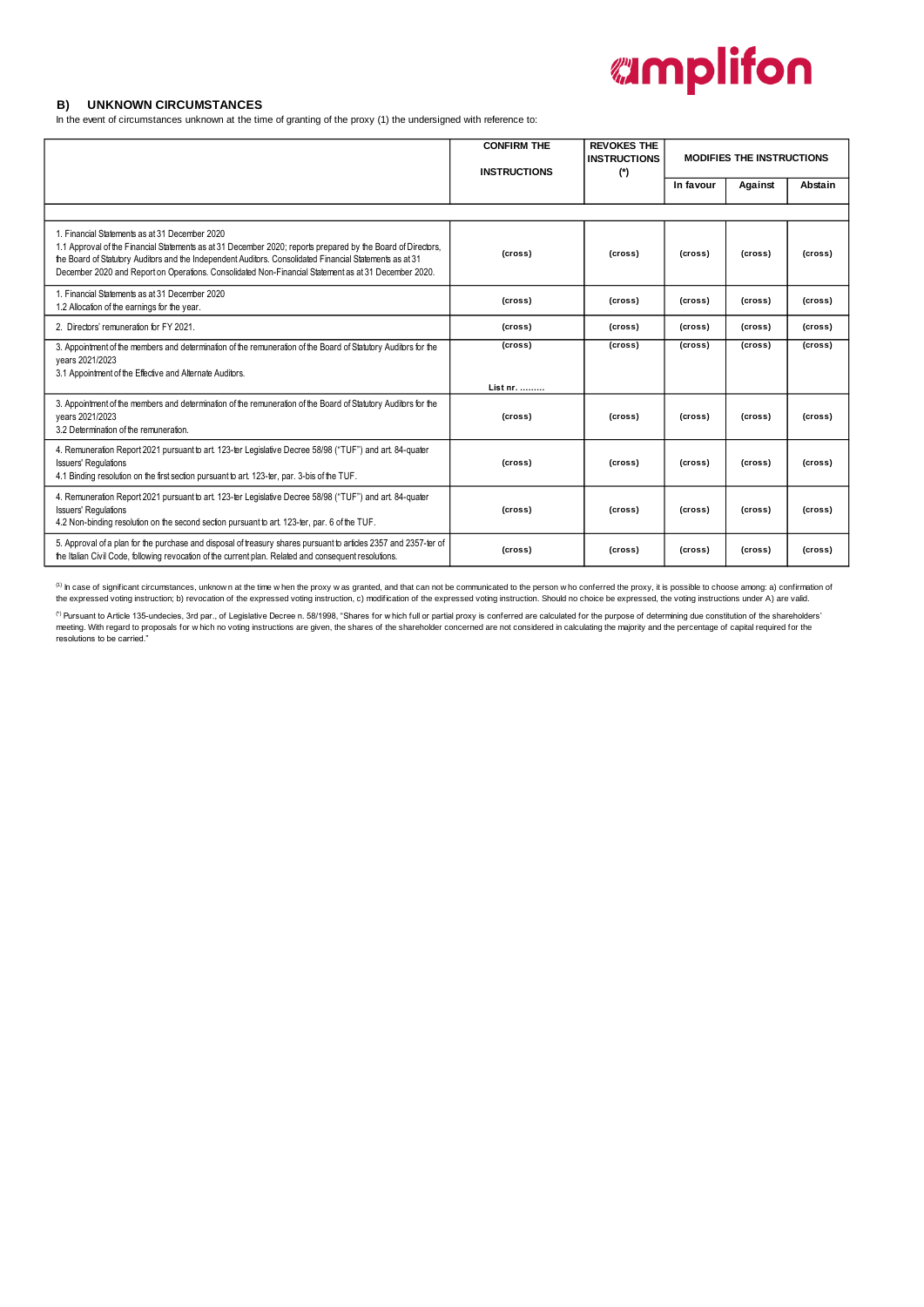#### **C ) MODIFICATIONS OR ADDITIONS**

In the case of voting on amendments or additions to the resolutions submitted to the Shareholders' Meeting (2), with reference to the items on the agenda:

|                                                                                                                                                                                                                                                                                                                                                                                    | <b>CONFIRM THE</b><br><b>INSTRUCTIONS</b> | <b>REVOKES THE</b><br><b>INSTRUCTIONS</b><br>$(*)$ |           | <b>MODIFIES THE INSTRUCTIONS</b> |         |
|------------------------------------------------------------------------------------------------------------------------------------------------------------------------------------------------------------------------------------------------------------------------------------------------------------------------------------------------------------------------------------|-------------------------------------------|----------------------------------------------------|-----------|----------------------------------|---------|
|                                                                                                                                                                                                                                                                                                                                                                                    |                                           |                                                    | In favour | Against                          | Abstain |
|                                                                                                                                                                                                                                                                                                                                                                                    |                                           |                                                    |           |                                  |         |
| 1. Financial Statements as at 31 December 2020<br>1.1 Approval of the Financial Statements as at 31 December 2020; reports prepared by the Board of Directors,<br>the Board of Statutory Auditors and the Independent Auditors. Consolidated Financial Statements as at 31<br>December 2020 and Report on Operations. Consolidated Non-Financial Statement as at 31 December 2020. | (cross)                                   | (cross)                                            | (cross)   | (cross)                          | (cross) |
| 1. Financial Statements as at 31 December 2020<br>1.2 Allocation of the earnings for the year.                                                                                                                                                                                                                                                                                     | (cross)                                   | (cross)                                            | (cross)   | (cross)                          | (cross) |
| 2. Directors' remuneration for FY 2021.                                                                                                                                                                                                                                                                                                                                            | (cross)                                   | (cross)                                            | (cross)   | (cross)                          | (cross) |
| 3. Appointment of the members and determination of the remuneration of the Board of Statutory Auditors for the<br>vears 2021/2023<br>3.1 Appointment of the Effective and Alternate Auditors.                                                                                                                                                                                      | (cross)                                   | (cross)                                            | (cross)   | (cross)                          | (cross) |
|                                                                                                                                                                                                                                                                                                                                                                                    | List nr.                                  |                                                    |           |                                  |         |
| 3. Appointment of the members and determination of the remuneration of the Board of Statutory Auditors for the<br>vears 2021/2023<br>3.2 Determination of the remuneration.                                                                                                                                                                                                        | (cross)                                   | (cross)                                            | (cross)   | (cross)                          | (cross) |
| 4. Remuneration Report 2021 pursuant to art. 123-ter Legislative Decree 58/98 ("TUF") and art. 84-quater<br><b>Issuers' Requlations</b><br>4.1 Binding resolution on the first section pursuant to art. 123-ter, par. 3-bis of the TUF.                                                                                                                                            | (cross)                                   | (cross)                                            | (cross)   | (cross)                          | (cross) |
| 4. Remuneration Report 2021 pursuant to art. 123-ter Legislative Decree 58/98 ("TUF") and art. 84-quater<br><b>Issuers' Requlations</b><br>4.2 Non-binding resolution on the second section pursuant to art. 123-ter, par. 6 of the TUF.                                                                                                                                           | (cross)                                   | (cross)                                            | (cross)   | (cross)                          | (cross) |
| 5. Approval of a plan for the purchase and disposal of treasury shares pursuant to articles 2357 and 2357-ter of<br>the Italian Civil Code, following revocation of the current plan. Related and consequent resolutions.                                                                                                                                                          | (cross)                                   | (cross)                                            | (cross)   | (cross)                          | (cross) |

2) In the event amendments or additions to the proposed resolutions are submitted to the meeting, you can choose from: a) confirm the voting instruction already expressed; b) revocation of the expressed voting; c)<br>modifica

<sup>(\*)</sup> Pursuant to Article 135-undecies, 3rd par., of Legislative Decree n. 58/1998, "Shares for which full or partial proxy is conferred are calculated for the purpose of determining due constitution of the shareholders'<br>m resolutions to be carried."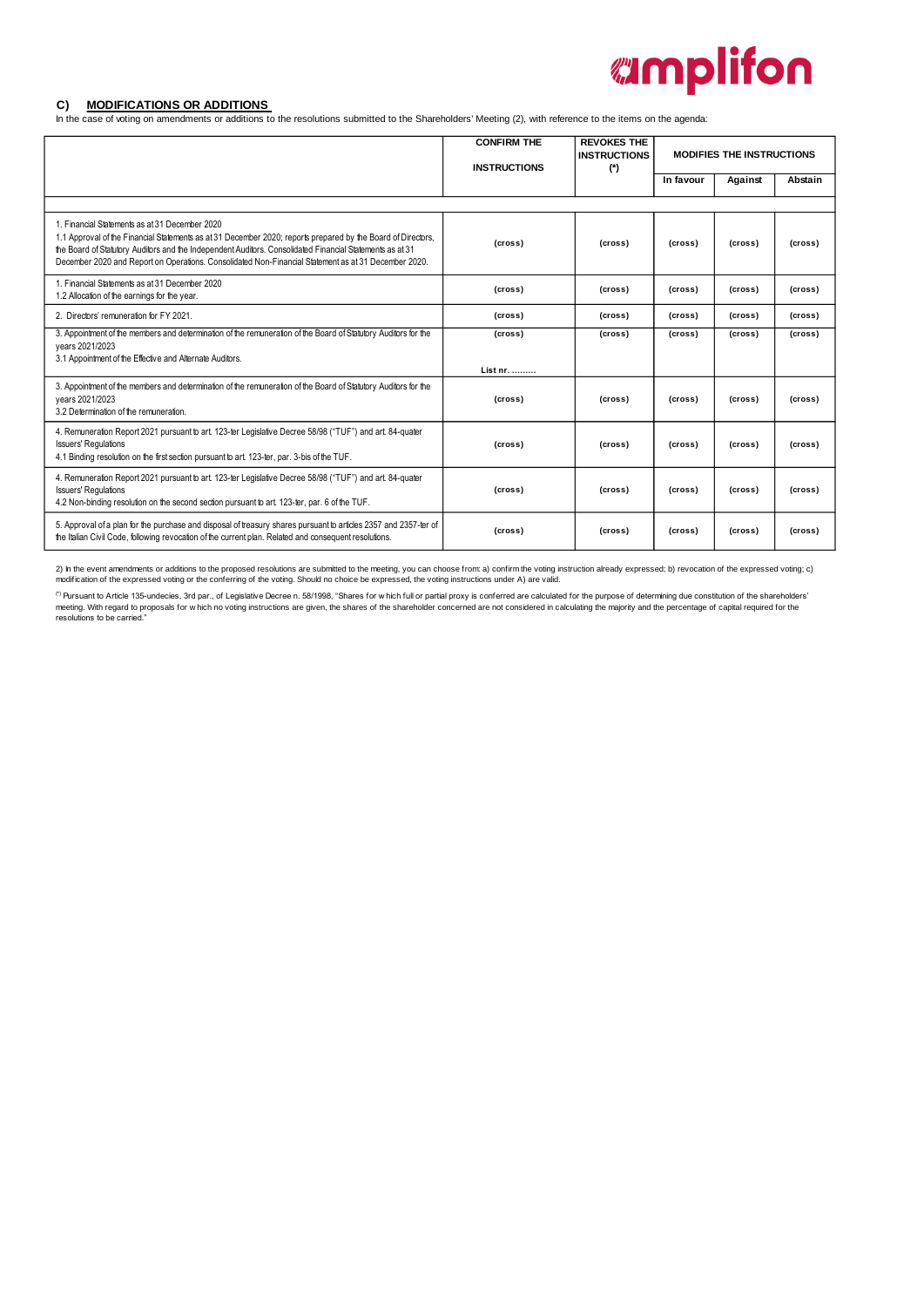

## IN ACCORDANCE WITH ANNEX 5A OF CONSOB'S ISSUERS' REGULATIONS (AS AMENDED BY CONSOB RESOLUTION N. 17592 ON DECEMBER 28<sup>TH</sup>, 2010) PLEASE FIND BELOW THE TEXT OF THE PROVISIONS OF LEGISLATIVE DECREE N. 58/98 MENTIONED IN THESE INSTRUCTIONS ART. 135-DECIES

*(Conflict of interest of the representative and the substitutes)*

- 1. The granting of a proxy to a representative with any conflict of interest will be allowed as long as the representative advises the shareholder in writing of the circumstances underlying said conflict of interest and as long as specific voting instructions are provided for each resolution which the representative must vote on behalf of the shareholder. The representative must provide proof that the shareholder has been advised of the circumstances that give rise to a conflict of interest.
- 2. For the purposes herein, conflict of interest exists when the representative or the substitute:
	- a) controls, even jointly, the company or is subject to the control, even jointly, of the company; b) is related to or exercises a significant influence over the company;
	- c) is a member of the company's administrative or control bodies or is among the parties listed in letters a) and b);
	- d) is an employee or auditor of the company or of the parties indicated in letter a);
	- e) is the spouse, a  $4<sup>th</sup>$  degree family member or similar of the subjects indicated in a) and c);
	- f) is an employee or consultant hired by the parties indicated in letters a), b), c) and e) such that he/she is not considered independent;
- 3. A representative may only be substituted by a substitute in conflict of interest if appointed by the shareholder. In this instance, paragraph 1 shall apply. The representative will be, however, responsible for all communications and will have the burden of proof.
- 4. This article will be applied including when shares are transferred pursuant to a power of attorney.

## *Art. 135-undecies*

## *(Representative appointed by a listed company)*

- 1. Unless the by-laws provide otherwise, a listed company may, for each shareholders' meeting, designate a subject to which the shareholders may grant, by the end of the second trading session prior to the day in which the meeting is to be held in first or only call, a proxy with voting instructions relating to some or all items found on the agenda. The proxy is considered valid only for the resolutions for which voting instructions were provided.
- 2. The proxy may be granted in writing by way of a proxy form which is subject to Consob regulations. Shareholders will not incur in any expenses for granting a proxy. Voting instructions may be voided by the deadlines referred to in paragraph 1 above.
- 3. The shares for which the proxy is being granted, even partial, are computed to ensure the regular constitution of the Shareholders' Meeting. With regard to the resolutions for which voting instructions were not provided, the shareholders' shares will not be considered when calculating the majority and the share capital required to approve the resolution.
- 4. The party appointed to act as representative must advise as to any direct or indirect interests he/she may have in the proposed resolutions included in the agenda. The information received, and the voting instructions will remain confidential until the meeting is actually held. If any employees or staff members have access to the same information they are bound by the same confidentiality duty.
- 5. Pursuant to paragraph 2 above, Consob may establish situations in which the representative, who is not in any of the conditions referred to in article 135-*decies*, may vote differently than the voting instructions.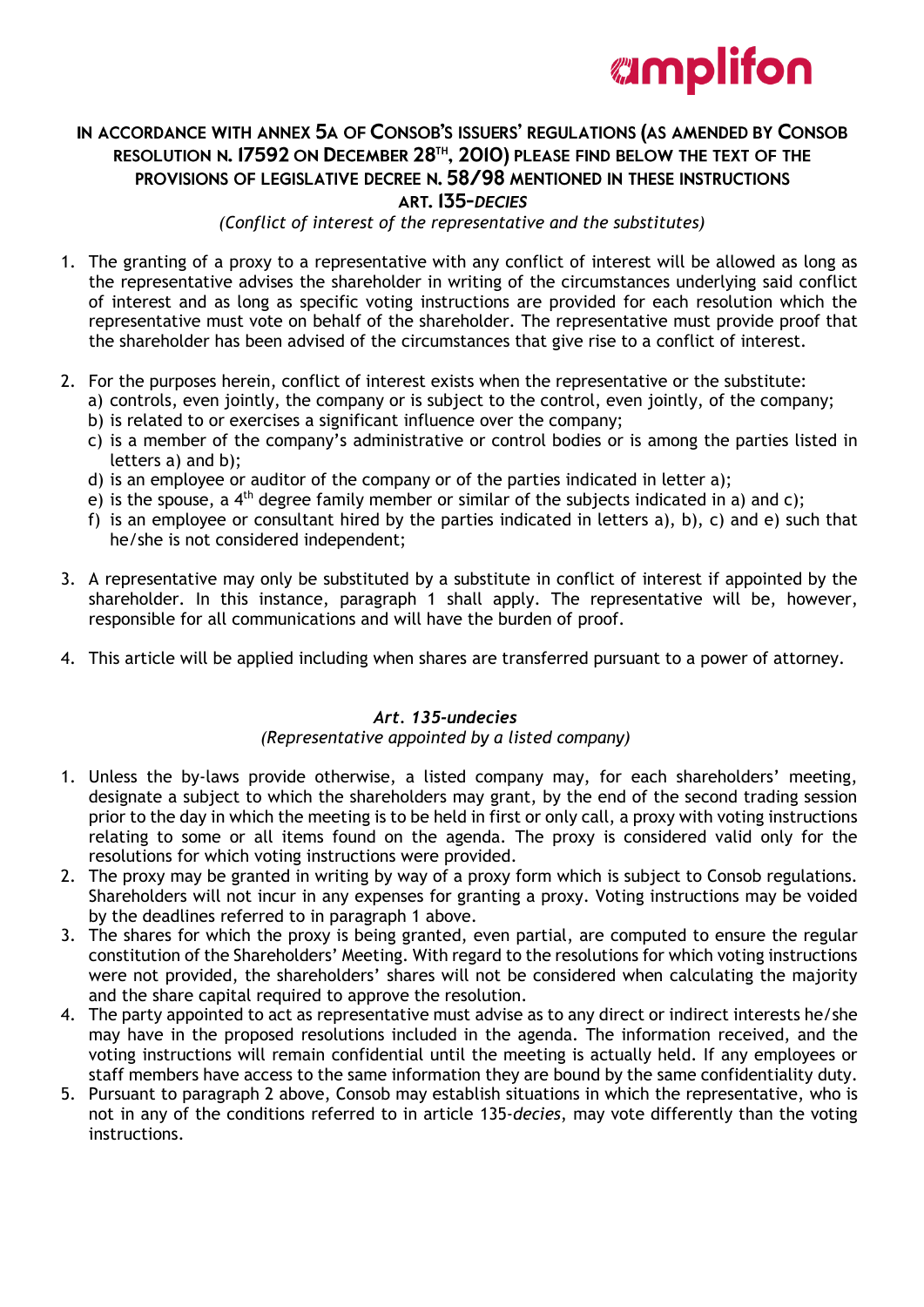## **INFORMATION NOTICE ON PERSONAL DATA PROCESSING Pursuant to the Regulation (EU) 2016/679 (the "Regulation")**

*amplifon* 

### **PERSONAL DATA CONTROLLER**

Aholding S.r.l., with registered office in Ivrea, Via Montenavale, 9 (hereinafter, "Aholding" or the "Data Controller"), Appointed Representative of the company pursuant to article 135-undecies of Italian Legislative Decree no. 58/98 (TUF), as data controller (as defined in article 4 of the Regulation) of Personal Data (as defined below) provides the present "Information Notice on Personal Data Processing", in compliance with the provisions of the applicable law (article 13 of Regulation and subsequent national legislation).

### **OBJECT AND METHODS OF PROCESSING**

The personal data of the shareholder and of its possible representative (hereinafter, the "Principal"), as well as the residence, the tax code, the details of the identification document, the email address, the telephone number and the shareholding (hereinafter "Personal Data") are communicated by the Principal, even by electronic means, to Aholding through this Proxy Form, in order to grant the proxy to attend and to vote at the shareholders' meeting on behalf of the Principal according the voting instructions.

The Data Controller process the Personal Data of the Principal reported in this Proxy Form, lawfully, fairly and limited to what is necessary in relation to the purposes for which they are processed. The Processing - that includes the collection, or any other operation as set forth in the definition of "processing" pursuant article 4 of the Regulation – shall be performed by papery or automated means, implementing the appropriate organizational and logical measures required by the purposes here above mentioned.

## **PURPOSE AND LEGAL BASIS OF THE PROCESSING**

The purpose of the Processing by the Data Controller is to allow the correct expression of voting instruction by the Designated Representative in the shareholders' meeting on behalf of the Principal, in compliance with the provisions of the aforementioned art. 135-undecies of TUF.

The legal basis of the Processing is represented by:

- contractual obligations: to comply with the obligations arising from the agreement between the Principal and the Designated Representative;
- legal obligations: to comply with the legal obligations that the Designated Representative shall fulfil towards the company and the Authorities.

The collection and the Processing of Personal Data is necessary for the purposes indicated above. Failure to provide the aforementioned Personal Data implies, therefore, the impossibility to establish and manage the above agreement.

## **RECIPIENTS, STORAGE AND TRANSFER OF PERSONAL DATA**

The Personal Data will be made accessible, for the purposes mentioned above - before, during and after the shareholders' meeting - to the employees and collaborators of the Data Controller who are in charge of the Processing.

The Personal Data provided will be kept for a period of at least 1 year, in accordance with current legislation and will be disclosed to third parties only in compliance with legal obligations or regulations or at the request of the Authorities. This period is consistent with the provisions of current legislation. Personal Data will be processed within the European Union and stored on servers located within the European Union. The Personal Data will be communicated to the Company to comply with the obligation under the law regarding the shareholders meeting's minutes, updating of shareholders' register and to third parties only if required by the Authorities.

### **RIGHTS OF THE PRINCIPAL**

The Principal has the right to ask, in every moment, which Personal Data and how they are processed. The Principal may ask to update, complete, correct or even erase the Personal Data. The Principal can also ask to restrict the use of his/her Personal Data or withdraw the consent to use them, but in such